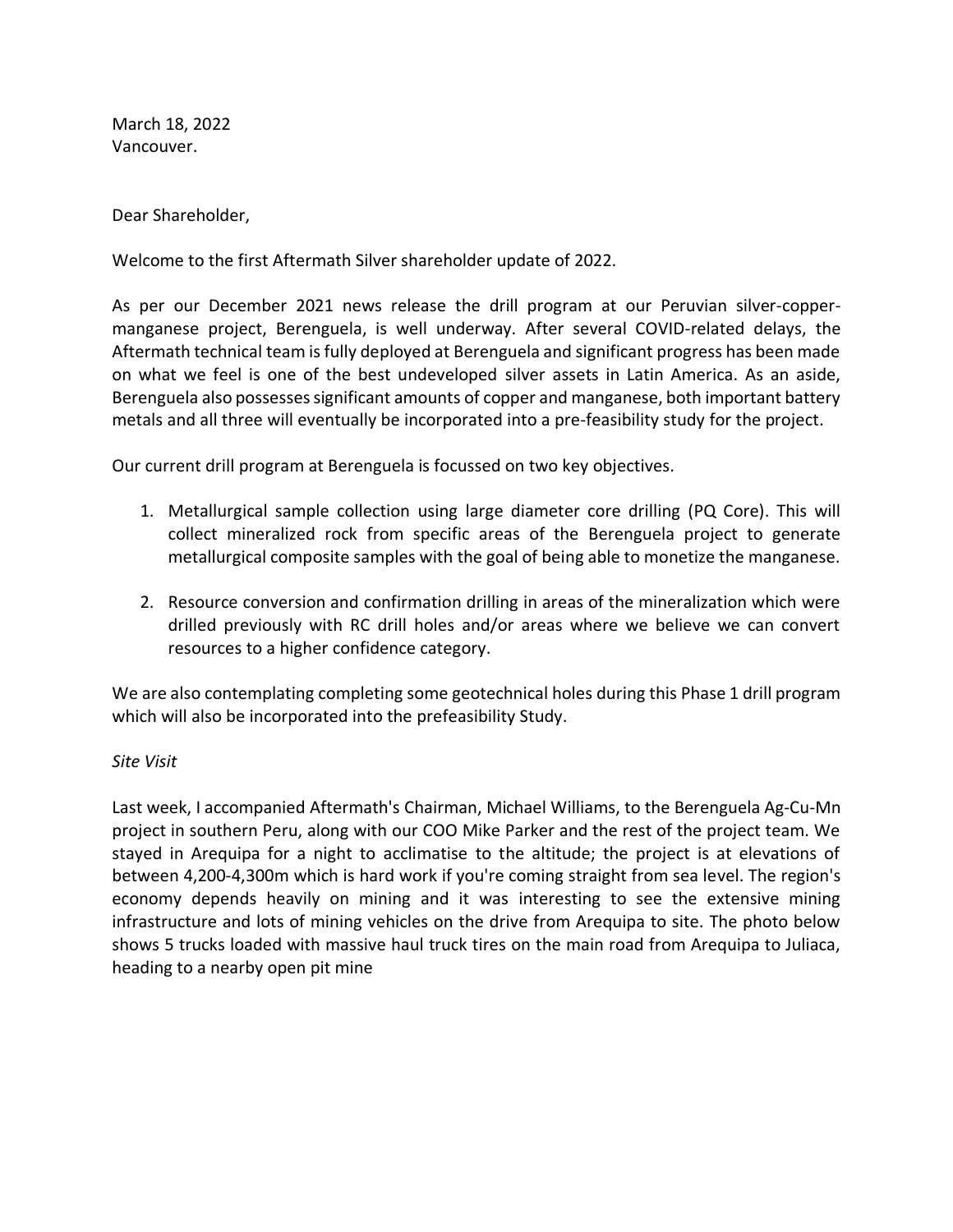

At the site, we were given a half day overview of the geology and historical work at the Limon Verde camp near the town of Santa Lucia -reviewing previous drill holes and the recently drilled core from the current program. We spent the next day walking key targets on the project and visiting the diamond drill rig which at that point was about 45m down on hole 034.

At the time of writing, the team has completed 40 diamond drill holes at the project, with another in progress, or roughly 3,600m of core. Drill progress has been better than expected with a higher daily meterage rate than previous campaigns at Berenguela, and core recoveries continue to be excellent, averaging approximately 94-95%. Seventeen holes have been completed at HQ diameter for resource infill and possible expansion, and a further 23 holes have been completed at PQ diameter to recover mineralized rock for metallurgical test work which is being supervised by Ausenco.

The Limon Verde camp is extremely well organized - a credit to our senior project geologist Hector Canales and his team. The buildings have been rehabilitated and turned into extremely functional offices with core storage, a core logging area, a carpentry warehouse, core cutting and other facilities. The historic drill core stored at Limon Verde has been completely reorganized and can now be accessed easily to check on geology or any other features of interest.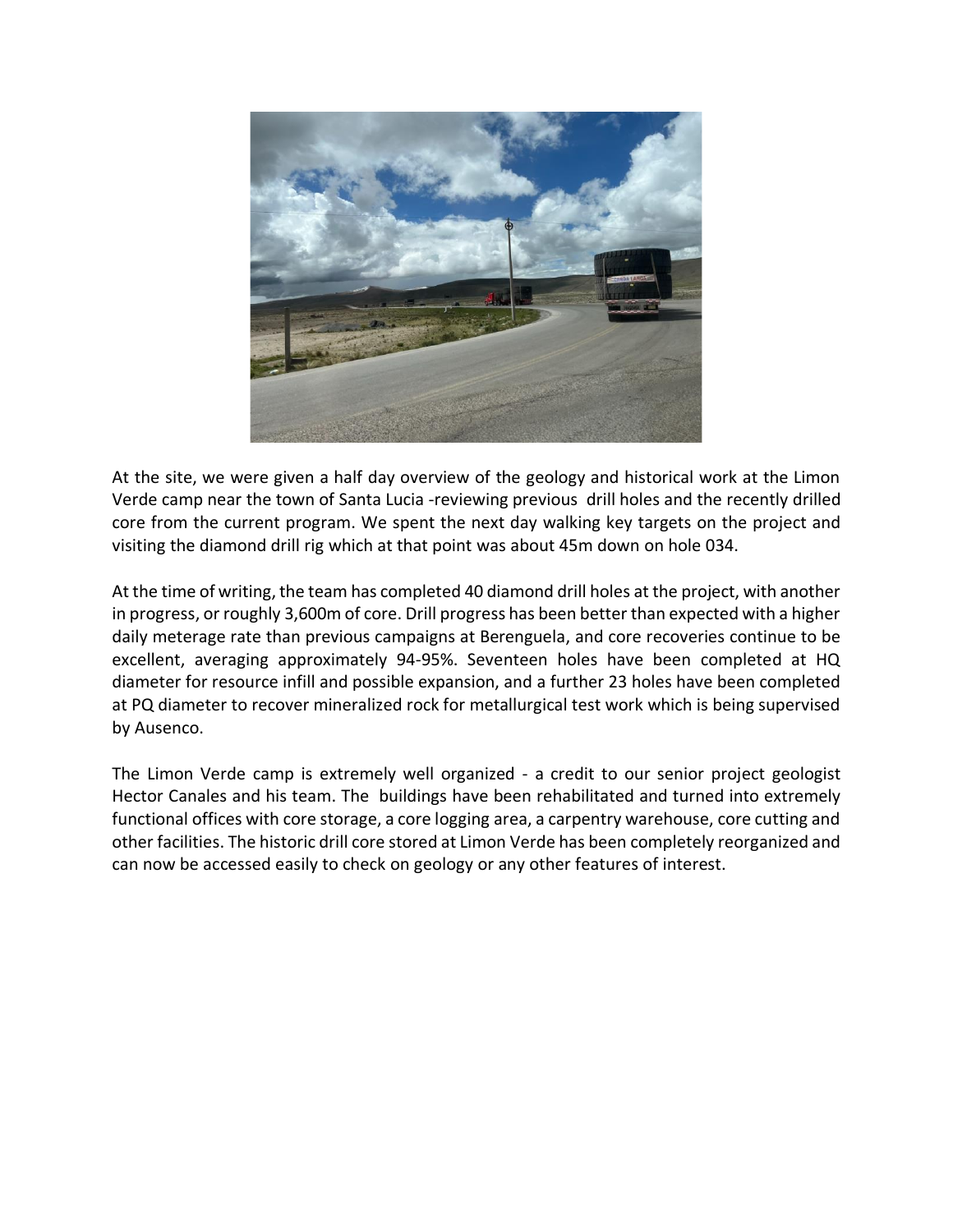

The actual drill site is likewise very well set up. Given Peru's mining history, there's a strong emphasis on health and safety as mandated by the Peruvian authorities. Our contractors, AK Drilling are well managed and have adhered to the various regulations whilst maintaining excellent drill progress. I've included some photographs above and below of the camp and drill site. We'll be posting more on the website shortly along with some short videos taken at the drill site and on the old mine workings at Berenguela.

# *Community Relations*

We met with the local landowners while at the camp. Our community relations team is led by former World Bank Senior Social Development Specialist, Victor Grande. Many of the local population speak Quechua - a language which originated in the indigenous people of Perufortunately we have two fluent Quechua speakers working with Victor to ensure that we have a contact person for the community present at site 7 days a week. They meet regularly with community leaders in and around the project and in the nearby town of Santa Lucia.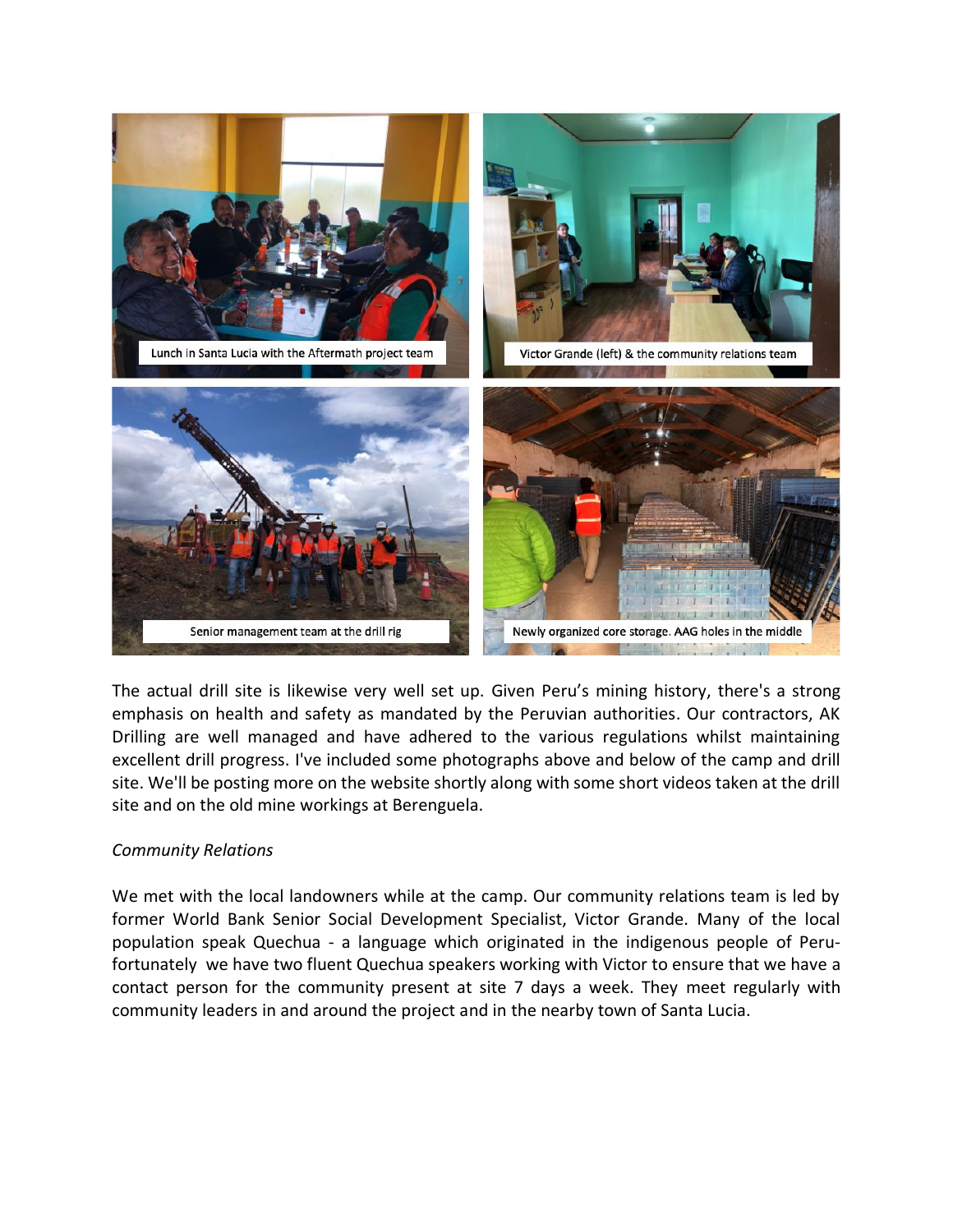## *Assaying*

Cutting and sampling of core from our program is underway, with 1,200m cut to date and the first 9 batches of samples have been sent for assay. We hope to see the first assay results during April depending on the lab turn around time (other companies are currently reporting very slow lab turn around times.)



### **Marketing Update**

We'll be planning our marketing strategy over the coming weeks as we start to see drill results coming back from the lab which will give us new project information to present.

### **What's Coming Up**

• In the short term, we'll be sending our first batches of core samples from Berenguela to the assay lab in Peru for sample preparation and analysis. All being well, we should start to see results during April but that depends on the back log at the laboratory.